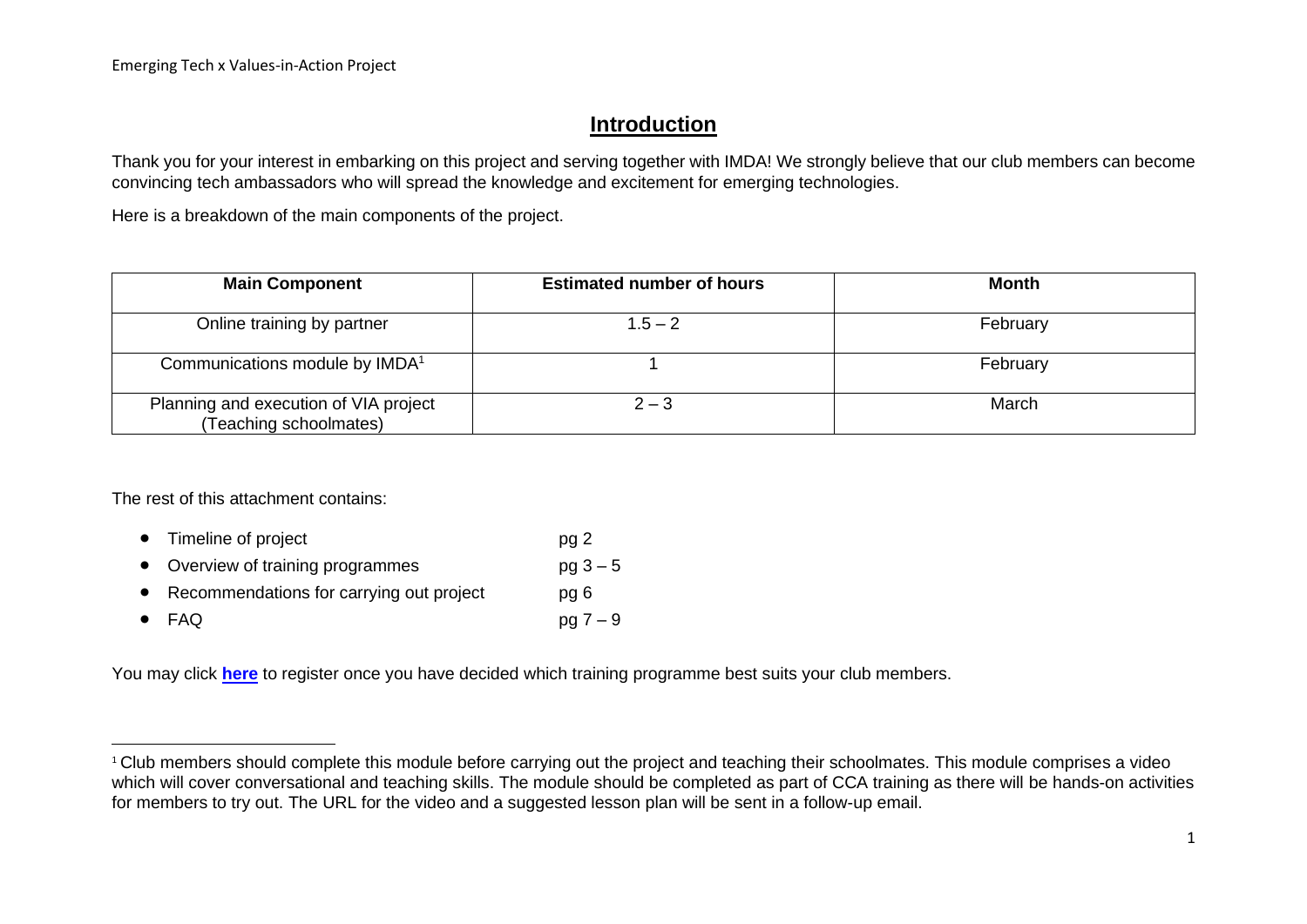# **Timeline of project**

| January         | Teachers seminar announcement by IMDA<br>$\bullet$<br>Registration for training programmes by teachers<br>Allocation of schools to partners by IMDA<br>$\bullet$                                                                                                                                                                                                    | 14 January<br>$\bullet$<br>14 January – 26 January<br>27 January - 4 February<br>$\bullet$ |
|-----------------|---------------------------------------------------------------------------------------------------------------------------------------------------------------------------------------------------------------------------------------------------------------------------------------------------------------------------------------------------------------------|--------------------------------------------------------------------------------------------|
| <b>February</b> | Online training of infocomm media club members by partners<br>$\bullet$<br>Completion of IMDA's communication module                                                                                                                                                                                                                                                | 7 February – 4 March<br>$\bullet$                                                          |
| <b>March</b>    | VIA projects to be carried out, i.e infocomm media club<br>$\bullet$<br>members to share with their schoolmates<br>Submission of list of infocomm media club members that have<br>$\bullet$<br>completed the project and an estimated number of<br>schoolmates they have shared with<br>Submission for newsletter story contest <sup>2</sup> by school<br>$\bullet$ | $4 - 31$ March                                                                             |
| <b>April</b>    | Sending out of certificates and enamel badges by IMDA<br>$\bullet$<br>Announcement of newsletter story contest winners by IMDA<br>$\bullet$                                                                                                                                                                                                                         | $-15$ April<br>$16 - 31$ April<br>$\bullet$                                                |

<sup>&</sup>lt;sup>2</sup> A follow-up email will be sent with details on how to submit the list of club members who have completed the project as well as how to enter the newsletter story contest.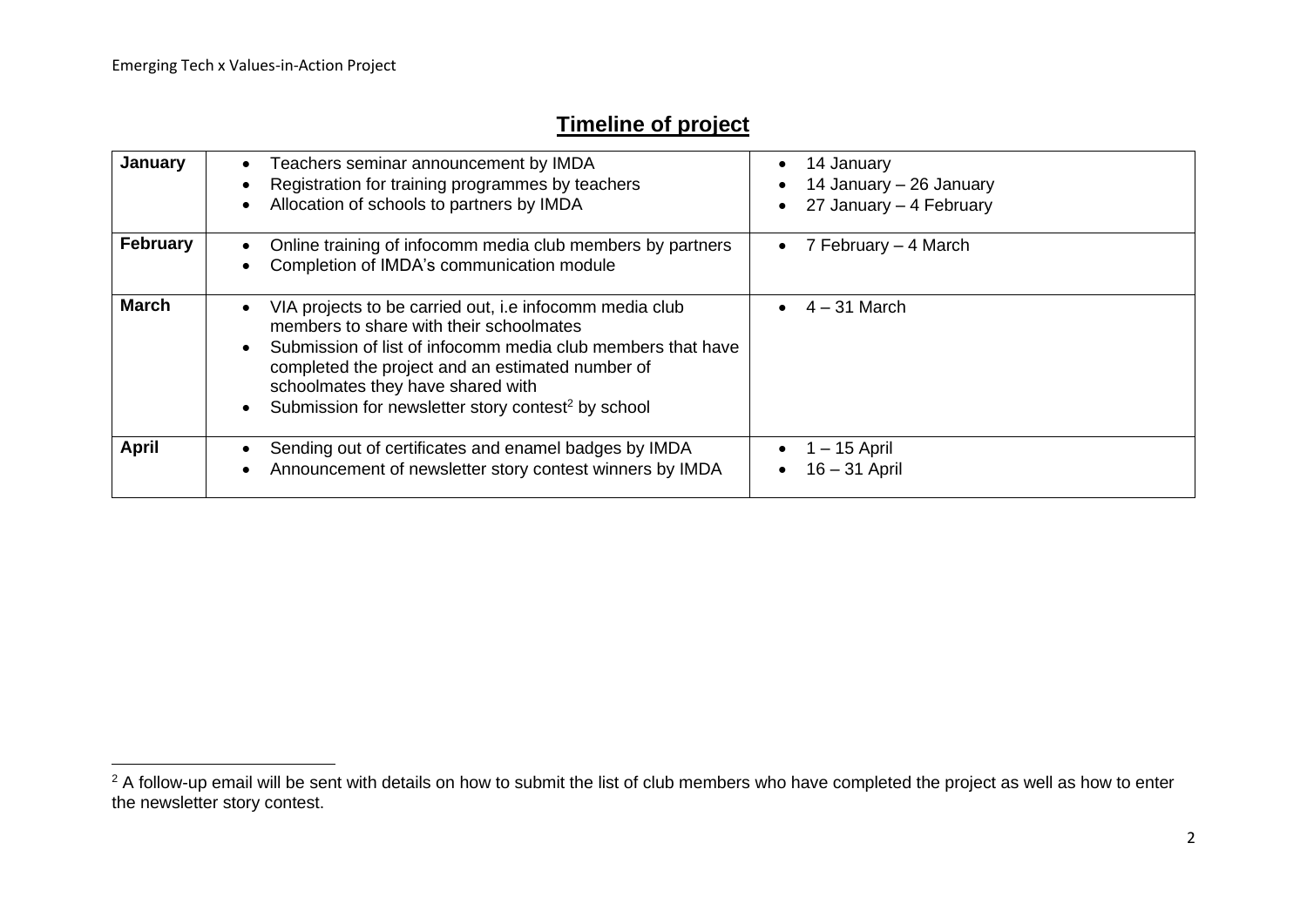| <b>Recommended student</b><br>demographic | <b>Secondary</b>                                                                                                                                                                                                                                                                                                                                                                                                  | <b>Upper Secondary / JC / IP</b>                                                                                                                                                                                                                                                                                                                                                                                                                                                                                                                                  | <b>Upper Primary</b>                                                                                                                                                                                                                                                                                                                                                                                                                                                                     |
|-------------------------------------------|-------------------------------------------------------------------------------------------------------------------------------------------------------------------------------------------------------------------------------------------------------------------------------------------------------------------------------------------------------------------------------------------------------------------|-------------------------------------------------------------------------------------------------------------------------------------------------------------------------------------------------------------------------------------------------------------------------------------------------------------------------------------------------------------------------------------------------------------------------------------------------------------------------------------------------------------------------------------------------------------------|------------------------------------------------------------------------------------------------------------------------------------------------------------------------------------------------------------------------------------------------------------------------------------------------------------------------------------------------------------------------------------------------------------------------------------------------------------------------------------------|
| <b>Partner</b>                            | Intel x ITE<br>x Sustainable Living Lab                                                                                                                                                                                                                                                                                                                                                                           | <b>LemmaTree</b>                                                                                                                                                                                                                                                                                                                                                                                                                                                                                                                                                  | <b>SoftBank Telecom x ITE</b><br>x Sustainable Living Lab                                                                                                                                                                                                                                                                                                                                                                                                                                |
| Title / duration of<br>programme          | <b>Exploring Artificial Intelligence</b><br>with the community<br>(2 hours)                                                                                                                                                                                                                                                                                                                                       | Decentralised Identity: How to Own<br>your Identity with Web 3.0<br>$(1.5$ hours)                                                                                                                                                                                                                                                                                                                                                                                                                                                                                 | Social Robotics: Programming a<br>Social Al Robot (NAOV6)<br>(2 hours)                                                                                                                                                                                                                                                                                                                                                                                                                   |
| <b>Summary of</b><br>programme            | AI is not limited to specific<br>industries like automation or<br>manufacturing. Rather, it has<br>become an integral part of<br>communities in the service<br>industry. This sudden<br>intrusion of AI may have<br>caused distress for many as<br>they may not be fully aware of<br>what AI is, or how they can<br>harness it.<br>Through this program,<br>students will be equipped to<br>provide others with a | In today's digital world, we often give<br>others access to our identity data<br>without knowing the extent that it is<br>shared and used. In fact, many of us<br>do not know how much power we can<br>have over our own data. Ownership of<br>our personal data can be achieved<br>through blockchain technology.<br>Join us as we bring you into the future<br>of the Internet (or Web 3.0). Explore<br>how decentralised identity works in<br>our daily lives and what that means<br>for you and the people around you.<br>Who knows, you could be the creator | Social robots are already making an<br>impact around the world by interacting<br>with people in a variety of settings.<br>Join us to learn about social robotics<br>and its broad applications in society.<br>In addition to that, get to interact with<br>SoftBank Robotics' NAOv6 humanoid<br>robot, one of the leading social AI<br>robot platforms.<br>Students will get to program NAOv6 to<br>communicate verbally and complete<br>actions like dancing or practising tai-<br>chi! |

# **Overview of Programmes**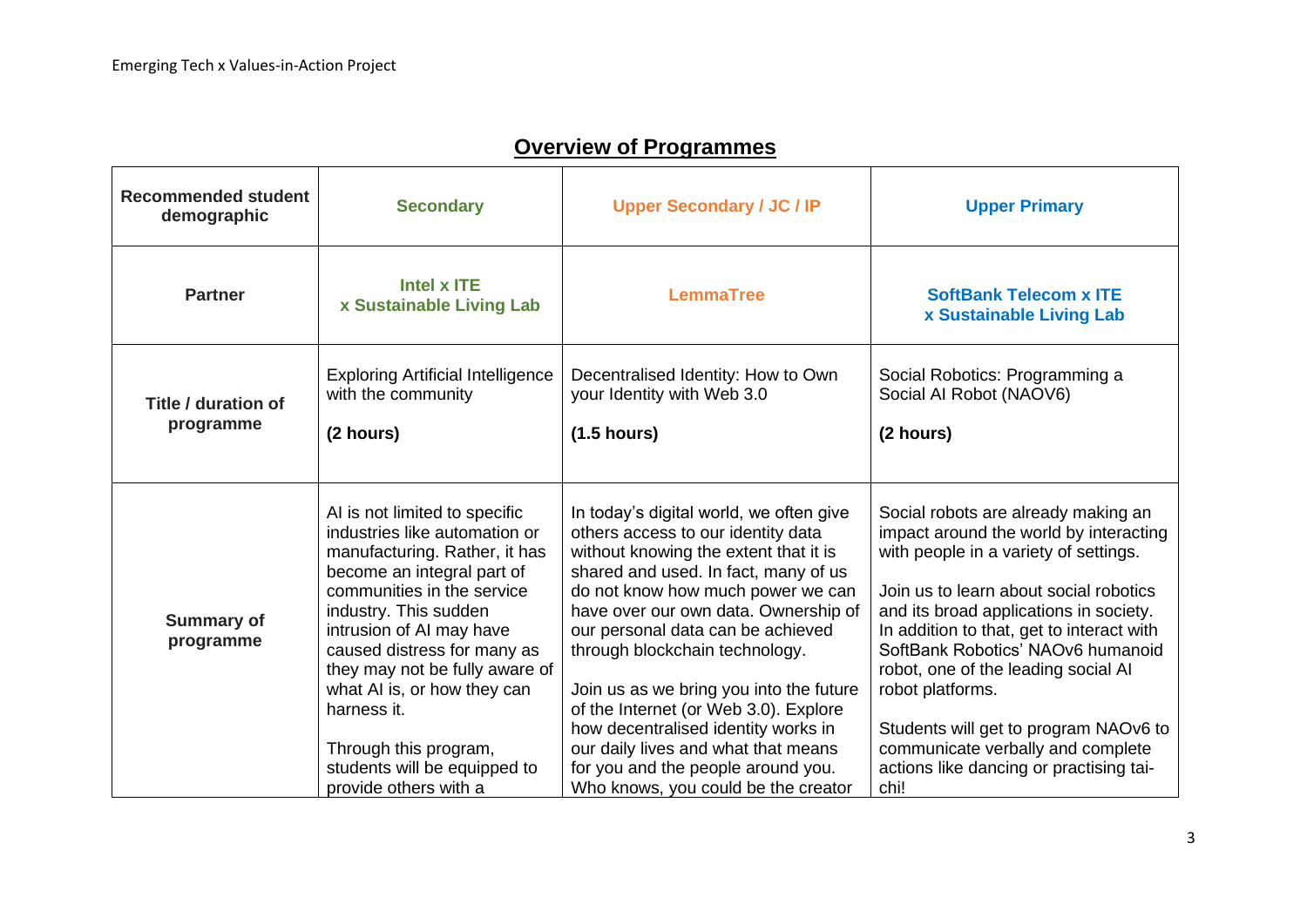|                                                  | foundational understanding of<br>AI and its impact on their<br>daily tasks. This program will<br>be supported by fun and<br>experiential activities where<br>an AI robot could be<br>programmed to perform<br>simple functions like talking<br>and moving.                                                                                                                             | of the next life-changing application in<br>this space!                                                                                                                                                                     |                                                                                                                                                                                                                                                                         |
|--------------------------------------------------|----------------------------------------------------------------------------------------------------------------------------------------------------------------------------------------------------------------------------------------------------------------------------------------------------------------------------------------------------------------------------------------|-----------------------------------------------------------------------------------------------------------------------------------------------------------------------------------------------------------------------------|-------------------------------------------------------------------------------------------------------------------------------------------------------------------------------------------------------------------------------------------------------------------------|
| <b>Learning objectives</b>                       | By the end of the training,<br>students will be able to:<br>Understand the<br>fundamentals of AI<br>including its limitations<br>and misconceptions<br>surrounding it<br>Learn how AI impacts<br>daily tasks and how to<br>use the power of AI in<br>robotics<br>Program a robot to<br>detect objects, answer<br>questions and perform<br>various actions like<br>dancing, kungfu, etc | By the end of the training, students<br>will be able to:<br>Understand what Web 3.0 and<br>decentralised identity is<br>Learn how this technology<br>works<br>Know how they can own their<br>identity data and safeguard it | By the end of the training, students<br>will be able to:<br>Understand what social<br>robotics is and its practical<br>application<br>Program the social AI Robot<br>NAOv6 to respond to voice<br>command and perform various<br>actions like dancing, tai-chi,<br>etc. |
| <b>Overview of topics and</b><br>content covered | Introduction to AI<br>How AI can be<br>integrated into daily<br>tasks                                                                                                                                                                                                                                                                                                                  | What is blockchain, Web 3.0<br>and decentralisation?                                                                                                                                                                        | Introduction to Social AI<br><b>Robots</b><br>Introduction to NAOv6                                                                                                                                                                                                     |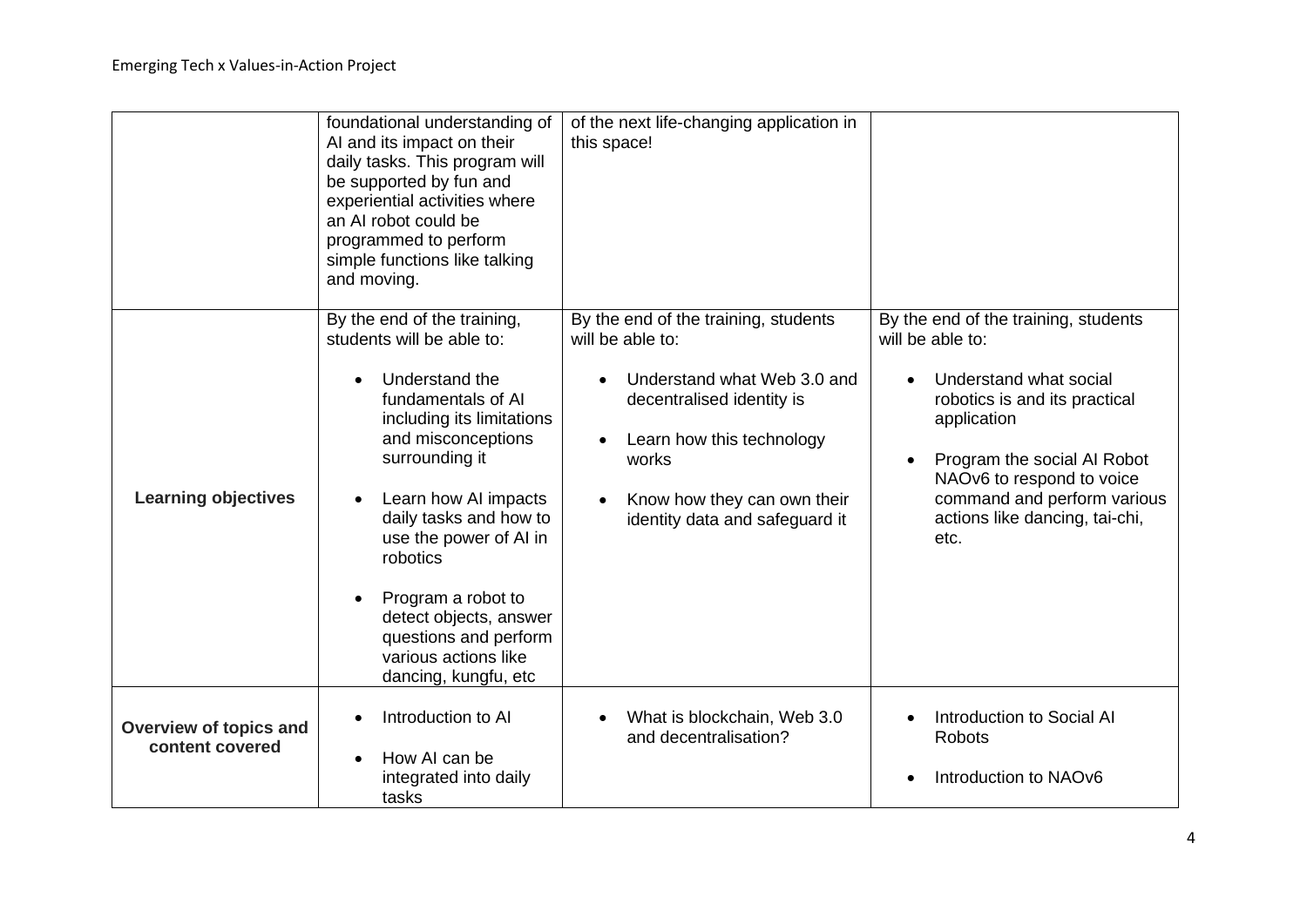|                                                        | Introduction to AI in<br><b>Robotics</b>                                                                                                                                                                                                                                    | What can you do with this<br>technology?                                             | Introduction to Choregraphe<br>$\bullet$<br>Block programming software                                          |
|--------------------------------------------------------|-----------------------------------------------------------------------------------------------------------------------------------------------------------------------------------------------------------------------------------------------------------------------------|--------------------------------------------------------------------------------------|-----------------------------------------------------------------------------------------------------------------|
|                                                        | Learning to program a<br>robot                                                                                                                                                                                                                                              | What is an NFT? How do you<br>own one?                                               | Program NAOv6 to respond to<br>voice commands                                                                   |
|                                                        | Programming a robot<br>to respond to voice<br>commands to perform<br>actions                                                                                                                                                                                                | What is Decentralised Identity<br>$\bullet$<br>Data (DID) and the Trust<br>Triangle? | Program NAOv6 to respond<br>with actions                                                                        |
|                                                        |                                                                                                                                                                                                                                                                             | Applications/Use Cases of DID<br>$\bullet$<br>in real life                           |                                                                                                                 |
| <b>Specific requirements</b><br>for schools / students | Laptop with internet<br>access and<br><b>UBTECH's uCode</b><br>software installed.<br>(web browser version<br>also available)<br>ITE will loan 1<br>$\bullet$<br>Alphamini robot to<br>each school for the<br>duration of both the<br>training and VIA<br>project execution | Mobile phone or laptop with<br>$\bullet$<br>internet access                          | Laptop* with internet access<br>and Softbank's Choregraphe<br>software installed                                |
|                                                        |                                                                                                                                                                                                                                                                             | Email address<br>$\bullet$                                                           | SB Telecom will loan 1 NAOv6<br>robot to each school for the<br>duration of the VIA project<br>execution phase. |
|                                                        |                                                                                                                                                                                                                                                                             |                                                                                      | *Recommended Specs:                                                                                             |
|                                                        |                                                                                                                                                                                                                                                                             |                                                                                      | 3.4 GHz CPU                                                                                                     |
|                                                        |                                                                                                                                                                                                                                                                             |                                                                                      | 16 GB RAM                                                                                                       |
|                                                        | phases.                                                                                                                                                                                                                                                                     |                                                                                      | a certified OpenGL graphics card                                                                                |

You may click **[here](https://form.gov.sg/#!/61c41737ef72800012a47858)** to register for one of the programmes.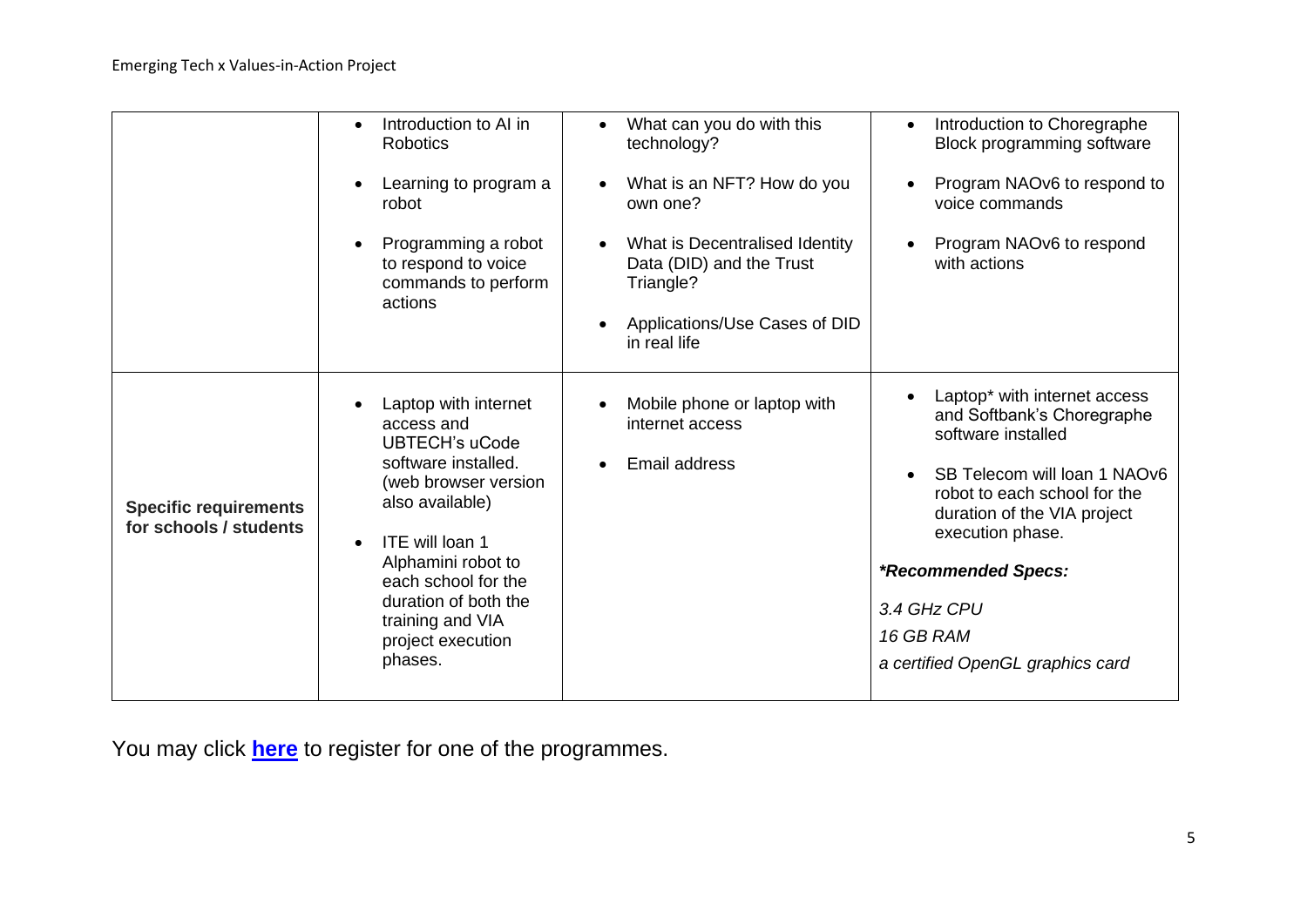### **Recommendations for carrying out project**

Once club members have been trained by the partners, they are to play the role of tech ambassadors. In this role, they are to pass on the knowledge by educating their fellow schoolmates. The partners will make their training slides and notes available for the members to adapt accordingly.

Here are some suggested ways on how to carry out the project:

- Put up an emerging tech showcase booth during recess or after school
- Conduct an assembly talk
- Create an online lesson for students to log on to
- Record and put up an online video for students to view asynchronously

As much as possible, we hope for club members to grow in their confidence as they present about such topics in an interactive and engaging manner.

We look forward to hearing from all the participating clubs on the creative ways in which you carried out the project!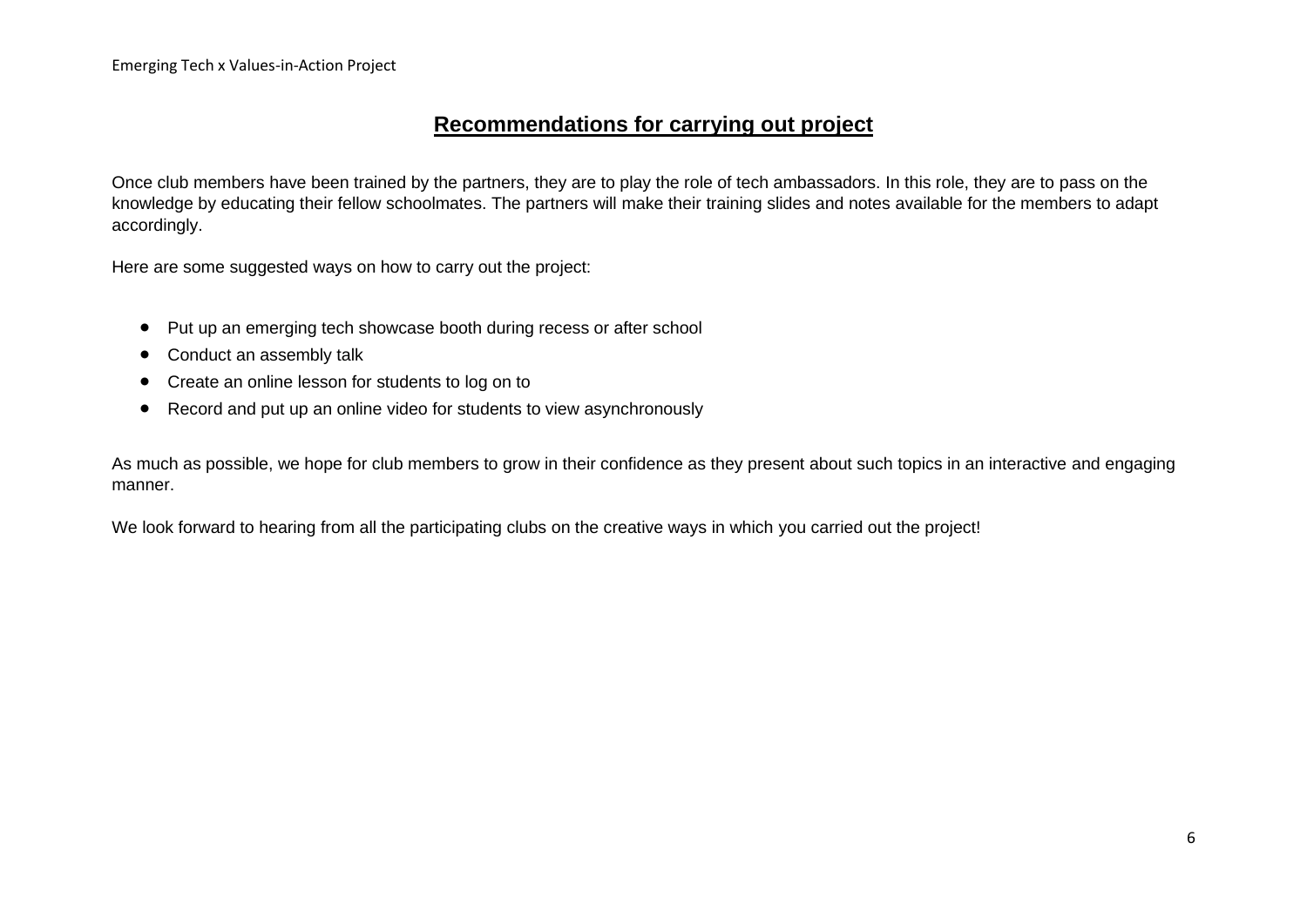## **FAQ**

#### 1. **How many training sessions will there be?**

There will be 1 training session conducted. The duration of the session will be partner and content specific. Each session will not exceed  $1.5 - 2$  hours.

#### 2. **Will these training sessions be conducted face to face or virtually?**

They will strictly be conducted online considering the current COVID situation.

#### 3. **Will your partners and trainers be able to accommodate my CCA training schedule?**

IMDA will try to accommodate your school's CCA training schedule to the best of our ability. As the trainers are all industry volunteers, we also need to take their availability into consideration. The finalised schedule of training sessions will be sent in a follow-up email to schools that have successfully secured a place.

#### 4. **How many of these courses can my school sign up for?**

Each school can only sign up for one of the trainings. We aim to maximise the number of schools that can come on board the Tech for Good VIA project.

#### 5. **My school does not meet the minimum requirement for number of students, is it possible to sign up?**

We would strongly encourage hitting the minimum of 10 students as we also would want to honour our partners' time and commitment.

#### 6. **Is the training and VIA project strictly only for infocomm club members? Can non-club members join in?**

Yes, the training and VIA project are strictly only for infocomm club members. We will inform you should there be offerings which are open to non-club students in future.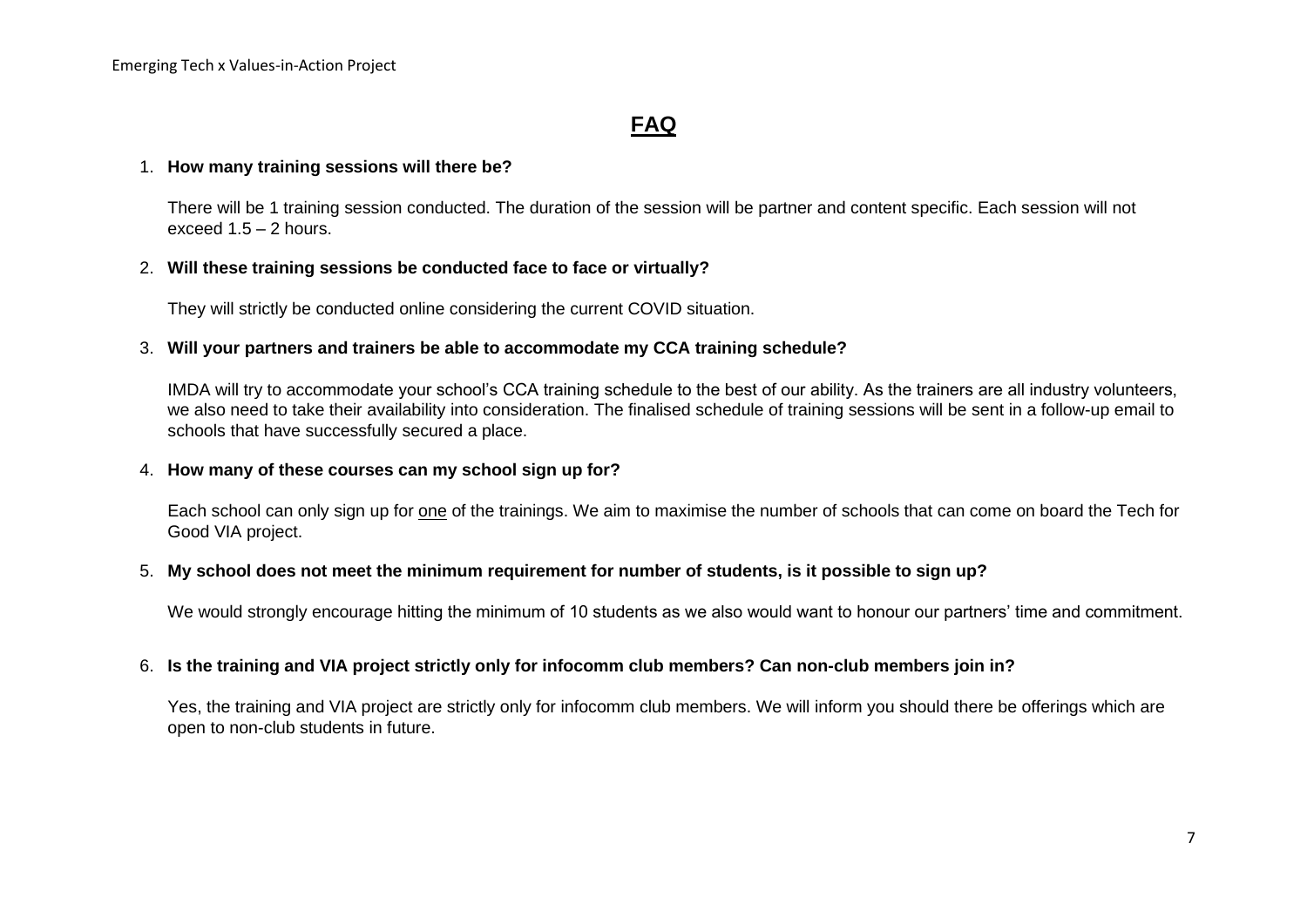#### 7. **My school is having a major school event / tests and exams – can the training and project take place later in the year?**

The training and project must be completed by the end of March in order for club members to be eligible to receive the badges and certificates. There will be another run in July 2022. Stay tuned for more details!

#### 8. **Are we free to modify the suggested VIA activity?**

Through the VIA, we hope club members get the chance to teach others and perform the role of tech ambassadors. The actual content and scope can be modified accordingly to suit the target audience.

#### 9. **How many beneficiaries should the students reach and impact through the project?**

Each school should aim to reach at least 40 beneficiaries.

#### 10. **Can the VIA activity be counted towards LEAPS? How should the VIA hours be calculated?**

Yes, this VIA activity can be counted towards fulfilling the service component of LEAPS. You may include the training hours as well as time spent on the planning and execution of the project.

Eg:  $Trainina = 2 hours$ Project planning = 2 hours Project execution = 1 hour  $Total = 5 hours$ 

#### **11. How do I assess whether a student has fulfilled the requirements and completed the project?**

A student is considered to have fulfilled the requirements and completed the project when he or she has completed both the training and execution phases of the project.

We will be awarding and mailing out the badges and certificates after receiving a list of students who have completed the project.